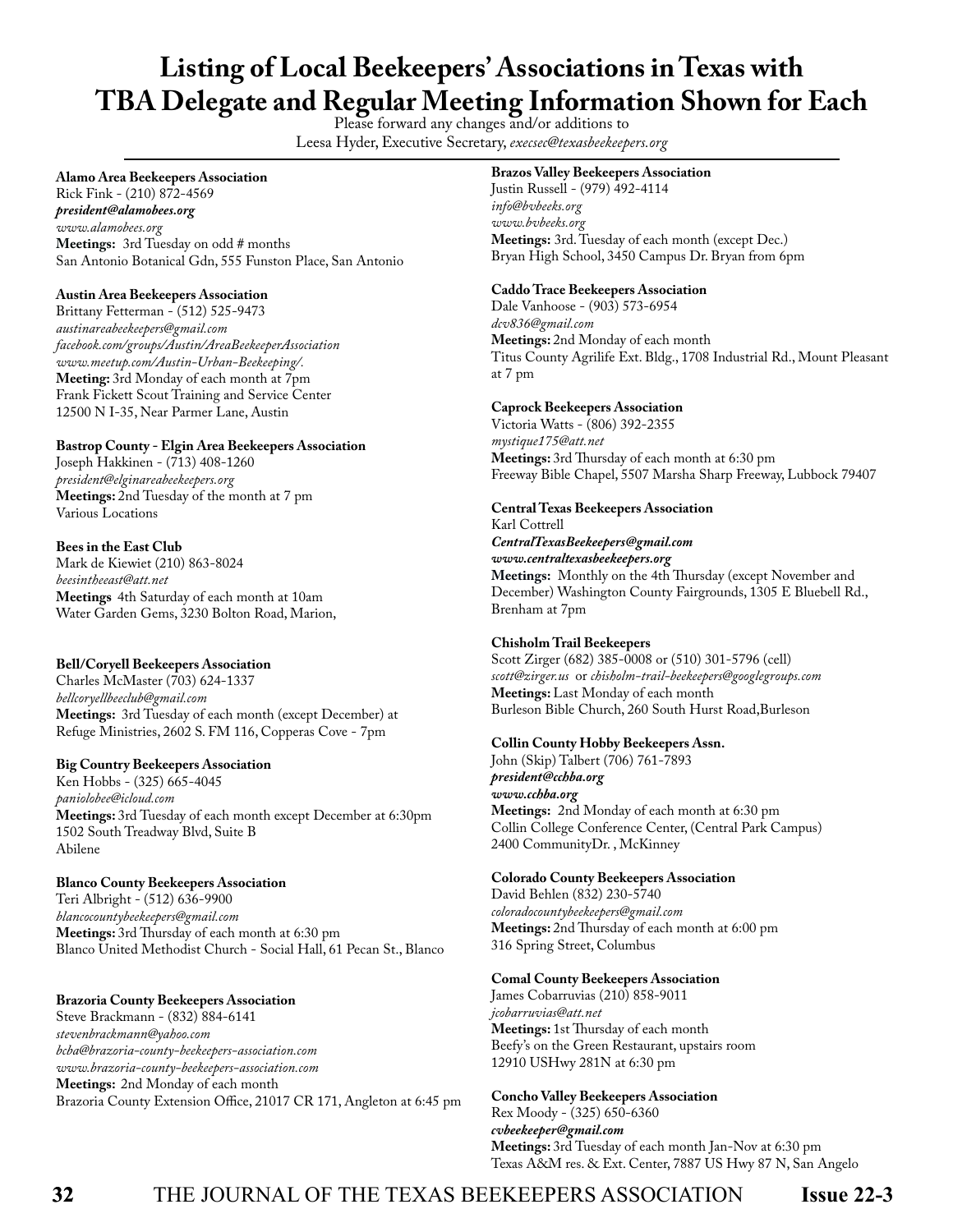# **Deep East Texas Beekeepers Association**

Ellen Reeder - (337) 499-6826 *ellenswartz@sbcglobal.net* San Augustine Chamber of Commersce Building 611 West Columbia Dt., San Augustine

# **Denton County Beekeepers Association**

Gary Barber - (972) 768-5505 *board@dentonbees.com www.dentonbees.com* **Meetings:** 2nd Tuesday of each month at 6:30 pm Please see club website for location

# **Dino-Beekeepers Association**

Chip Hough (817) 559-0564 *dino-beeclub@hotmail.com www.dino-bee.com* **Meetings:** 2nd Tuesday of month at 6:30 pm Glen Rose Citizens Center, 209 SW Barnard St., Glen Rose

# **East Texas Beekeepers Association**

Richard Counts - (903) 566-6789 *dick.counts4450@gmail.com www.etba.info* **Meetings:** 1st Thursday of each month at 6:45 pm; Whitehouse Methodist Ch., 405 W Main (Hwy 346), Whitehouse

# **Bastrop County - Elgin Area Beekeepers Association**

Joseph Hakkinen - (713) 408-1260 *president@elginareabeekeepers.org* **Meetings:** 2nd Tuesday of the month at 7 pm Various Locations

# **Elm Fork Beekeepers Association**

Jan Hodson - (940) 637-2702 *janrhodson@gmail.com* **Meetings:** 3rd Thursday of each month The VFW Hall, 3332 North Grand Ave, Gainesville

# **Fayette County Beekeepers Association**

Bruce Ford (713) 818-7348 *rosscreekhoneybees@gmail.com* **Meetings:** First Saturday of the month, Feb, April, June, August, October and December at 5 pm Fayette County Ag. Bldg., 240 Svoboda Ln., La Grange

# **Fort Bend Beekeepers Association**

Lynne Jones - (713) 304-8880 *info@fortbendbeekeepers.org* **Meetings:** 2nd Tuesday of each month (except December) at 7:30 pm Bud O'Shieles Community Center 1330 Band Rd, Rosenberg 77473

# **Harris County Beekeepers Association**

Jim Orr - (713) 213-7080 *rjfarmandapiary@gmail.com www.harriscountybeekeepers.org* **Meetings:** 4th Tuesday of each month at 7pm Golden Acres Center, 5001 Oak Ave., Pasadena

# **Hays County Beekeepers Association**

Georgia Miguez 512) 827-6239 *hayscountyba@gmail.com* **Meetings:** 3rd Wednesday of each month at Suds Monkey Brewing, 12024 US-290, Dripping Springs at 6:30pm

# **Heart of Texas Beekeepers Association**

Gary Bowles (254) 214-4514 gm.bowles@yahoo.com **Meetings**: 4th Tuesday of each month (except Dec.) at 7 pm Contact club to confirm meeting location

# **Henderson County Beekeepers Association**

Kathi Murphy-Boley (972) 467-5092 *kdbmurphy@gmail.com* **Meetings:** 3rd Thursday of the month at 6:00 pm Faith Fellowship Church, 5330 Highway 175, Athens, TX 75762

# **Hill County Beekeepers Association**

Robin Sliva - (254) 205-0534 *rs.plumleeplace@gmail.com* **Meetings:** 3rd Tuesday of the month at 6:30 pm Hill County Courthouse Annex, 126 S Covington St., Hillsboro

# **Hopkins County Beekeepers Association**

Jon Dalzell - Secretary, (214) 395-1730 *dalzelljon@aol.com* **Meetings:** 3rd Thursday of the month at 6:30 pm Hopkins County Agrilife Bldg., 1200 W Houston St., Sulphur Springs

# **Houston Beekeepers Association**

Sandi Murray (713) 594-9273 *info@houstonbeekeepers.org www.houstonbeekeepers.org* **Meetings:** 3rd Tuesday of each month at 7:00 pm Bayland Community Center, 6400 Bissonett, Houston

# **Houston Natural Beekeepers Association**

Therese Ramirez - (832) 908-5017 *houstonnaturalbeekeepers@gmail.com* **Meetings:** Second Saturday of the month at 10 am 4466 Billy Street, Houston TX 77020

# **Johnson County Beekeepers Association**

Bruce Watts, Jr. - (817) 992-2294 *bruce.jr@sbcglobal.net* **Meetings:** 2nd Tuesday of each month at 6:30 pm 2099 W FM 917, Joshua

# **Kaufman Area Beekeepers Association**

John Guthrie - (214) 686-8585 *kaufmanbeekeepers@gmail.com* **Meetings:** 2nd Tuesday of each month at 6:30 pm Kaufman United Methodist Church, 208 S Houston St, Kaufman

# **Lamar County Beekeepers Association**

Randall Childres - (903) 249-9105 *lamarcoba@gmail.com* **Meetings:** 1st Thursday of the month at 6:30 pm Lamar County Fairgrounds, Bldg B, 570 E Center St., Paris

# **Longview Beekeepers Association**

Myra Smith (903) 639-2910 **Meetings:** 1st Tuesday of each month at 6 pm Texas Agrilife Extension Office, 405 E Marshall St., Longview